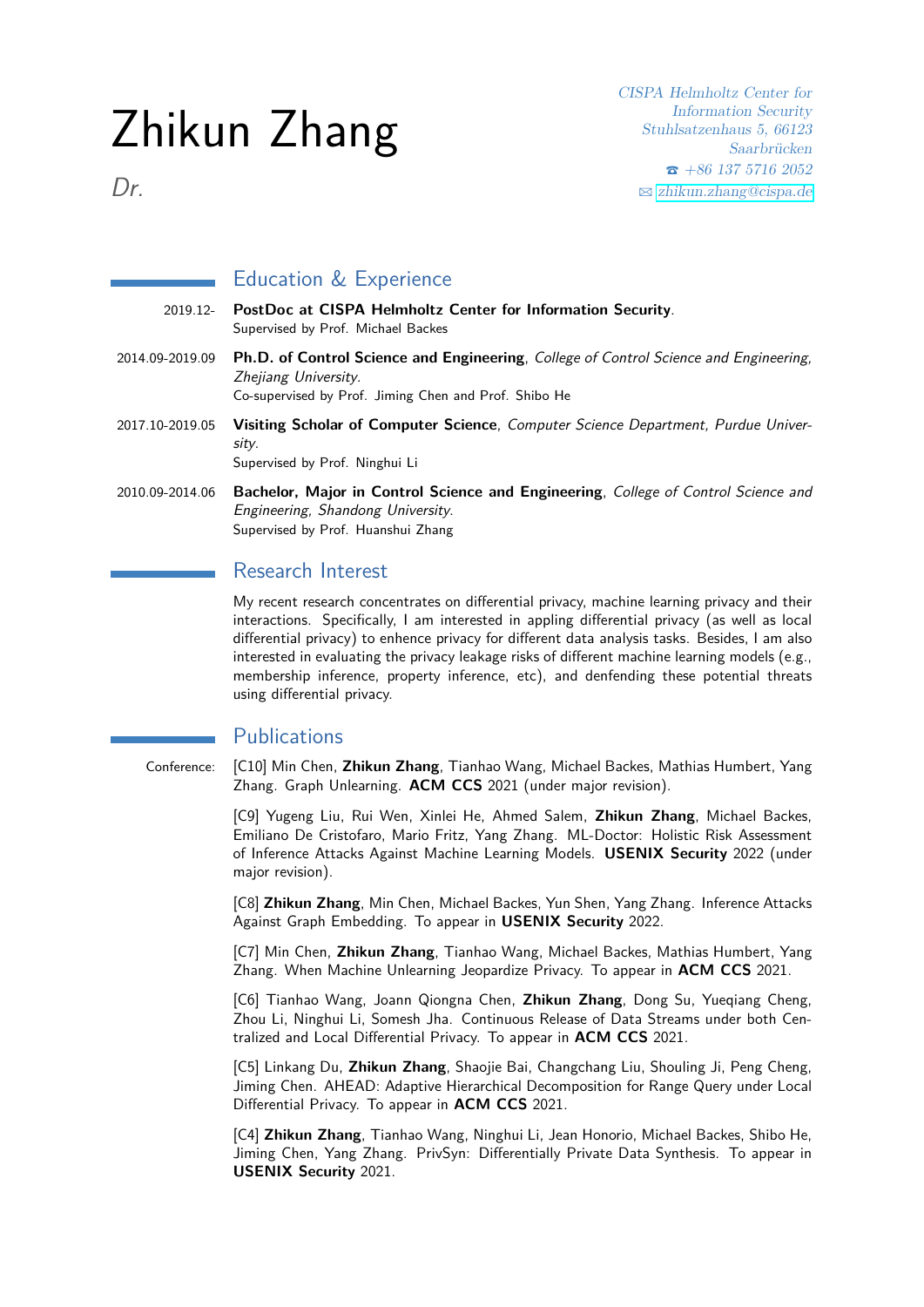[C3] **Zhikun Zhang**, Tianhao Wang, Ninghui Li, Shibo He, Jiming Chen. CALM: Consistent Adaptive Local Marginal for Marginal Release under Local Differential Privacy. In proceedings of **ACM CCS** 2018.

[C2] Jiajun Zhang, Xiaohui Liang, Shibo He, **Zhikun Zhang**, Zhiguo Shi. Re-DPoctor: Real-time Health Data Releasing with w-day Differential Privacy. In proceedings of IEEE GLOBECOM 2017.

[C1] **Zhikun Zhang**, Heng Zhang, Shibo He, Peng Cheng. Achieving Bilateral Utility Maximization and Location Privacy Preservation in Database-driven Cognitive Radio Networks. In proceedings of IEEE MASS 2015.

Journal: [J4] Ninghui Li, **Zhikun Zhang**, Tianhao Wang. DPSyn: Experiences in the NIST Differential Privacy Data Synthesis Challenges. In Journal of Privacy and Confidentiality (JPC).

> [J3] **Zhikun Zhang**, Shibo He, Junshan Zhang, Jiming Chen. REAP: An Efficient Incentive Mechanism for Reconciling Aggregation Accuracy and Individual Privacy in Crowdsensing. In IEEE Transactions on Information Forensics & Security (**TIFS**).

> [J2] Yuyi Sun, Fei Tong, **Zhikun Zhang**, Shibo He. Throughput Modeling and Analysis of Random Access in Narrow-band Internet of Things. In IEEE Internet of Things Journal.

> [J1] **Zhikun Zhang**, Heng Zhang, Shibo He, Peng Cheng. Bilateral Privacy-preserving Utility Maximization Protocol in Database-driven Cognitive Radio Networks. In IEEE Transactions on Dependable and Secure Computing (**TDSC**).

#### **Competitions**

- 2018.11–2019.05 **Differentially Private Synthetic Dataset Challenge**, National Institute of Standards and Technology, Runner Up Prize.
- 2018.08–2018.09 **The Unlinkable Data Challenge: Advancing Methods in Differential Privacy**, National Institute of Standards and Technology, Runner Up Prize.

## Honors & Awards

- 2021.07 **Nomination Award for Outstanding Doctoral Thesis**, Zhejiang University.
- 2018.10 **National Scholarship for Excellent Ph.D. Student**, The Chinese Government.
- 2018.10 **Tang Lixin Scholarship**, Zhejiang University.
- 2015.10 **Student Travel Grant**, IEEE MASS.
- 2014.09 **Quantification to defense the Ph.D degree directly without examination**.
- 2013.10 **National Scholarship for Excellent Undergraduate Student**, The Chinese Government.
- 2012.10 **Scholarship for Excellent Student**, Shandong University.

#### Academic Services

| Member    | Conference PC PoPETS 2022                              |
|-----------|--------------------------------------------------------|
|           | ICLR 2021                                              |
|           | ESORICS 2021                                           |
|           | TrustCom 2020, 2021                                    |
|           | GLOBECOM 2020                                          |
|           | ICA3PP 2020                                            |
|           |                                                        |
| Editor    | Journal Guest Frontiers in Communications and Networks |
| Reviewer: | External USENIX Security 2021                          |